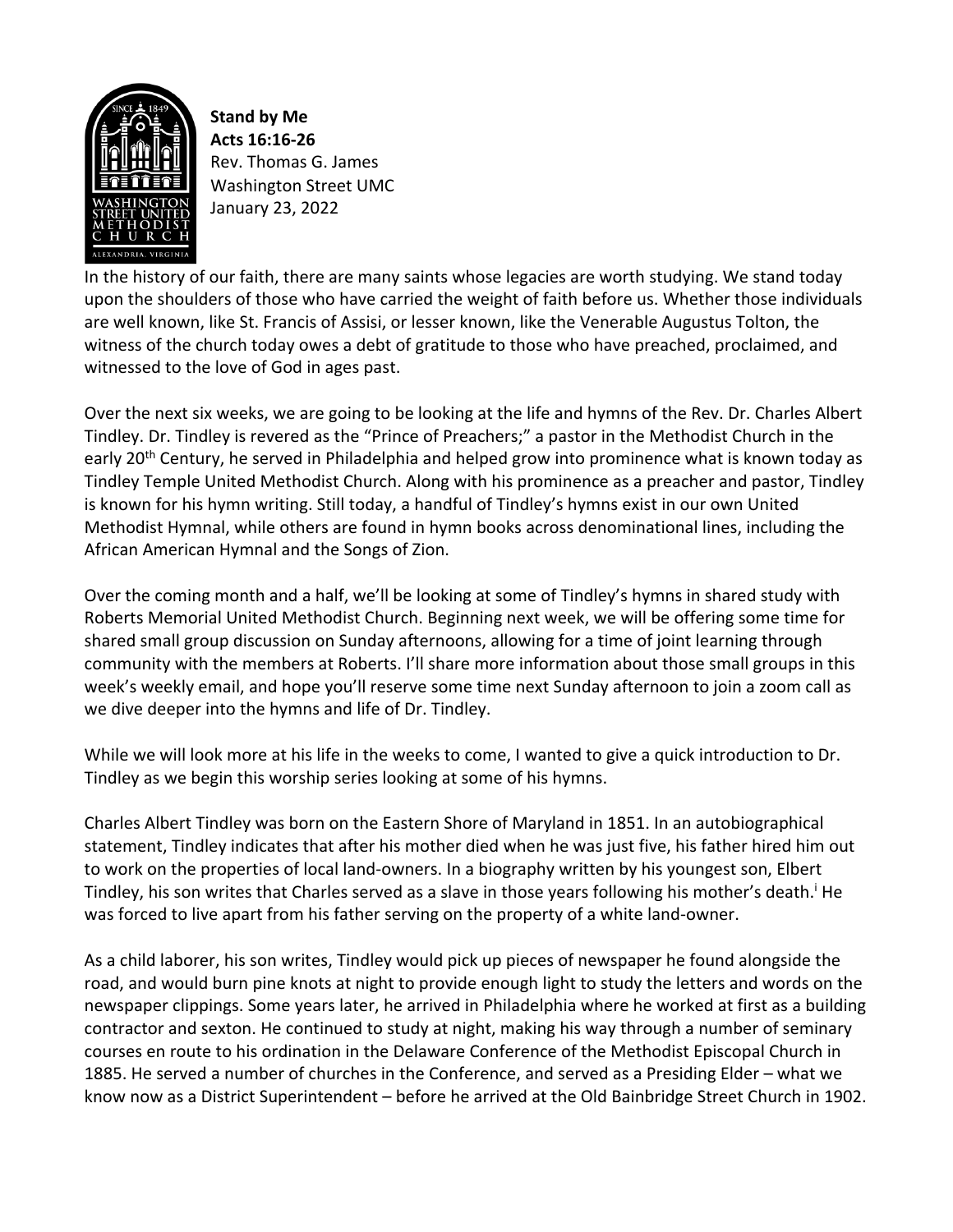The church grew so quickly under his pastoral leadership that they soon procured a new location for a new church building. A new physical building was completed by 1924; Tindley retired in 1932, leaving the church with over 10,000 members on the rolls.

The song we'll be singing today from Tindley is "Stand By Me," which was first published in 1905, just a few years after he arrived at the Old Bainbridge Street Church. Though the inspiration for the song is not recorded in any history books, the lyrics offers us some insight as to its purpose and invitation. The language of the song pulls from a number of scriptural texts – including Jesus calming the raging seas in Galilee. To talk about the song's invitation to "stand by me," I will be pulling from verse 4, which references our scriptural text today in Acts 16, offering, "In the midst of persecution, stand by me. When my foes in battle array, undertake to stop my way, thou who saved Paul and Silas, stand by me."

The text in Acts 16 indicates that Paul and Silas were in Philippi on their way to Macedonia. As they were heading to the place of prayer one morning, they came across a slave-girl who had been occupied by what our text calls a spirit of divination. She had an ability to see what others could not see, and is defined in the text as a "fortune-teller." The spirit that occupied her was evidently so good that her fortune-telling capacity had become quite the money-making endeavor. But, as we have discussed before, women in society at that time were generally held as possessions by men – often a father or a husband. In this case, the woman is owned by masters who have enslaved her, relying on *her* spirit of divination for *their own* source of income.

Now, today, we may look at someone who claims to be a fortune-teller as a hoax. Whether they use Tarot cards, magic orbs, or the lines on your palm, many in this line of business are simply dismissed. Yet, in this story, we're told the woman has a spirit upon her. This is not a spirit like the cheerleading squad under the Friday night lights – "we have spirit, yes we do, we have spirit, how 'bout you?" … no, no … this is an actual spirit. She has been overcome by a spirit with the capacity to *know* the details of other people's lives.

How do we know this spirit has the ability to foresee the details of another's life? I'm glad you asked. It's plain in the Scripture: the text provides us evidence. The girl followed Paul and Silas, and she kept crying out, "These men are slaves of the Most High God, who proclaim to you a way of salvation." She knows something about these men that they have not yet stated of themselves.

She does this on consecutive days. Every time Paul and Silas come walking through the town, she falls in line behind them and this spirit, which has overcome her, leads her in what becomes an annoyance. Paul is done with the spirit's badgering.

Paul turns around and says to the spirit … take note, he's not talking to the girl, he's talking the spirit that has possessed the girl … he says, "'I order you in the name of Jesus Christ to come out of her.' And it came out that very hour."

The spirit is the one who stated that Paul and Silas were there for the work of salvation, so we should not be surprised that what they have offered this girl is salvation. She is freed from the evil that had enslaved her. And, having been removed of this spirit, she has been freed of the evil that had led her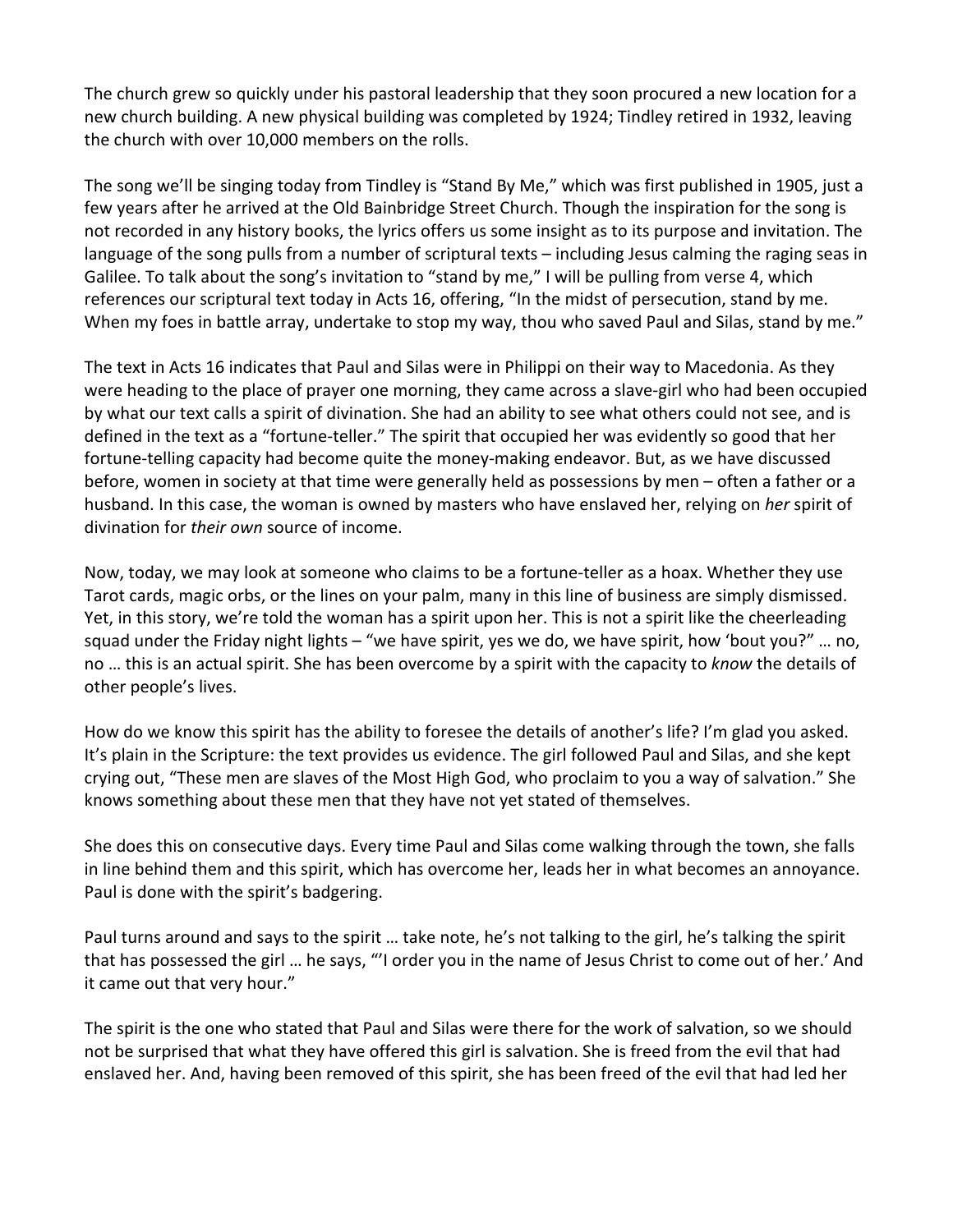masters to enslave her. She's not just free, she's doubly free. We should praise God that this girl has been healed of the evil which had possessed her.

But not everyone was giving praise to God for the healing that just took place.

"When her owners saw that their hope of making money was gone, they seized Paul and Silas and dragged them into the market-place before the authorities." Their work of liberating this girl has led to their own incarceration. Dr. Willie James Jennings, Associate Professor of Systematic Theology at Yale Divinity School, notes, "Arrest, incarceration, and imprisonment have never been and never are neutral processes, functioning according to basic rules of justice and human utility. Incarceration," he continues, "is a process at the disposal of the rich and powerful, and here we see it unleashed against the servants of Jesus."ii

The masters of this slave-girl are non-plussed that their greatest source of income has been taken away from them, regardless if it means this girl – this member of society and community – no longer has to face the tormenting of a possessing spirit. These slave-owners cared more about their own well-being than they did she, whom they forced into labor for their own benefit. Such a model of business, which prioritizes the wealth of the owners at the expense of the laborers, has plagued humanity, and for certain our American society, for all of our known existence.

These slave-owners seized Paul and Silas for freeing their money-making slave. They dragged the two men before the market-place authorities and said, "These men are disturbing our city; they are Jews and are advocating customs that are not lawful for us as Romans to adopt or observe."

Lest we think that our own nation is that much different from the Roman Empire, look at the argument these men are making. They arrest Paul and Silas and bring them before a public tribunal and claim that their so-called criminal offense is an affront to the whole of the Roman Empire. They don't say anything about their own economic downturn; they don't indicate that the only thing these men have done was to cast out a spirit from one of their own slaves; they don't acknowledge the personal implication of the situation. No, they make the individual political. They take their personal loss and declare it is a national issue. These men accuse the religion and cultural identity of Paul and Silas as being, not just their own problem, but a problem to the whole of the nation.

It is nationalism on display at its finest.

Never mind that what Paul and Silas did was for the betterment of community, ridding a member of God's created humanity from the evil that possessed it, their work of salvation is accursed by those who have lost their slave as a public, political, and national concern. As Dr. Jennings notes, "Disciples care about how bodies are treated and mistreated. Such matters are never minor for us."iii And yet, as the witness of Paul and Silas mimics that of Jesus, the response of the community to such care will not always be met with appreciation.

The crowd joined in attacking Paul and Silas, and the judges in the market-square had the two men stripped, beaten, and thrown into prison. In the process of setting this woman free from her torment, Paul and Silas have landed themselves behind the bars of an unjust and economically-driven jail cell.<sup>iv</sup>